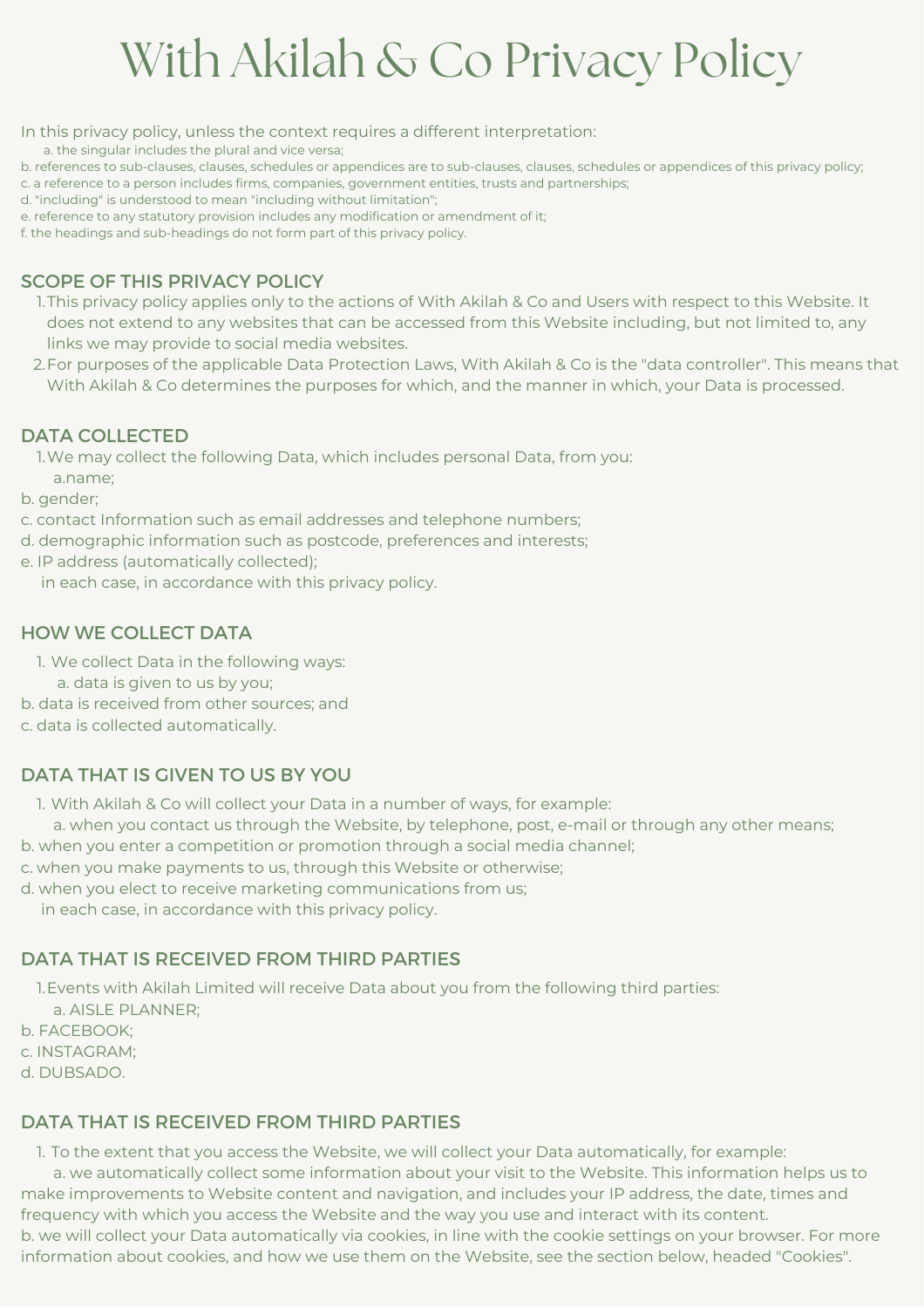#### OUR USE OF DATA

- 1.Any or all of the above Data may be required by us from time to time in order to provide you with the best possible service and experience when using our Website. Specifically, Data may be used by us for the following reasons:
	- a. internal record keeping;
- b. improvement of our products / services;
- c. transmission by email of marketing materials that may be of interest to you; in each case, in accordance with this privacy policy.

2. We may use your Data for the above purposes if we deem it necessary to do so for our legitimate interests. If you are not satisfied with this, you have the right to object in certain circumstances (see the section headed "Your rights" below).

3. For the delivery of direct marketing to you via e-mail, we'll need your consent, whether via an opt-in or softopt-in:

a. soft opt-in consent is a specific type of consent which applies when you have previously engaged with us (for example, you contact us to ask us for more details about a particular product/service, and we are marketing similar products/services). Under "soft opt-in" consent, we will take your consent as given unless you opt-out. b. for other types of e-marketing, we are required to obtain your explicit consent; that is, you need to take positive and affirmative action when consenting by, for example, checking a tick box that we'll provide. c. if you are not satisfied about our approach to marketing, you have the right to withdraw consent at any time.

To find out how to withdraw your consent, see the section headed "Your rights" below.

#### KEEPING DATA SECURE

1. We will use technical and organisational measures to safeguard your Data, for example:

a. access to your planner profile account is controlled by a password and a user name that is unique to you. b.we store your Data on secure servers.

2. Technical and organisational measures include measures to deal with any suspected data breach. If you suspect any misuse or loss or unauthorised access to your Data, please let us know immediately by contacting us via this e-mail address: helloakilah@eventswithakilah.com.

3. If you want detailed information from Get Safe Online on how to protect your information and your computers and devices against fraud, identity theft, viruses and many other online problems, please visit www.getsafeonline.org. Get Safe Online is supported by HM Government and leading businesses.

#### DATA RETENTION

Unless a longer retention period is required or permitted by law, we will only hold your Data on our systems 1. for the period necessary to fulfil the purposes outlined in this privacy policy or until you request that the Data be deleted.

2. Even if we delete your Data, it may persist on backup or archival media for legal, tax or regulatory purposes.

#### LINKS TO OTHER WEBSITES

1. This Website may, from time to time, provide links to other websites. We have no control over such websites and are not responsible for the content of these websites. This privacy policy does not extend to your use of such websites. You are advised to read the privacy policy or statement of other websites prior to using them.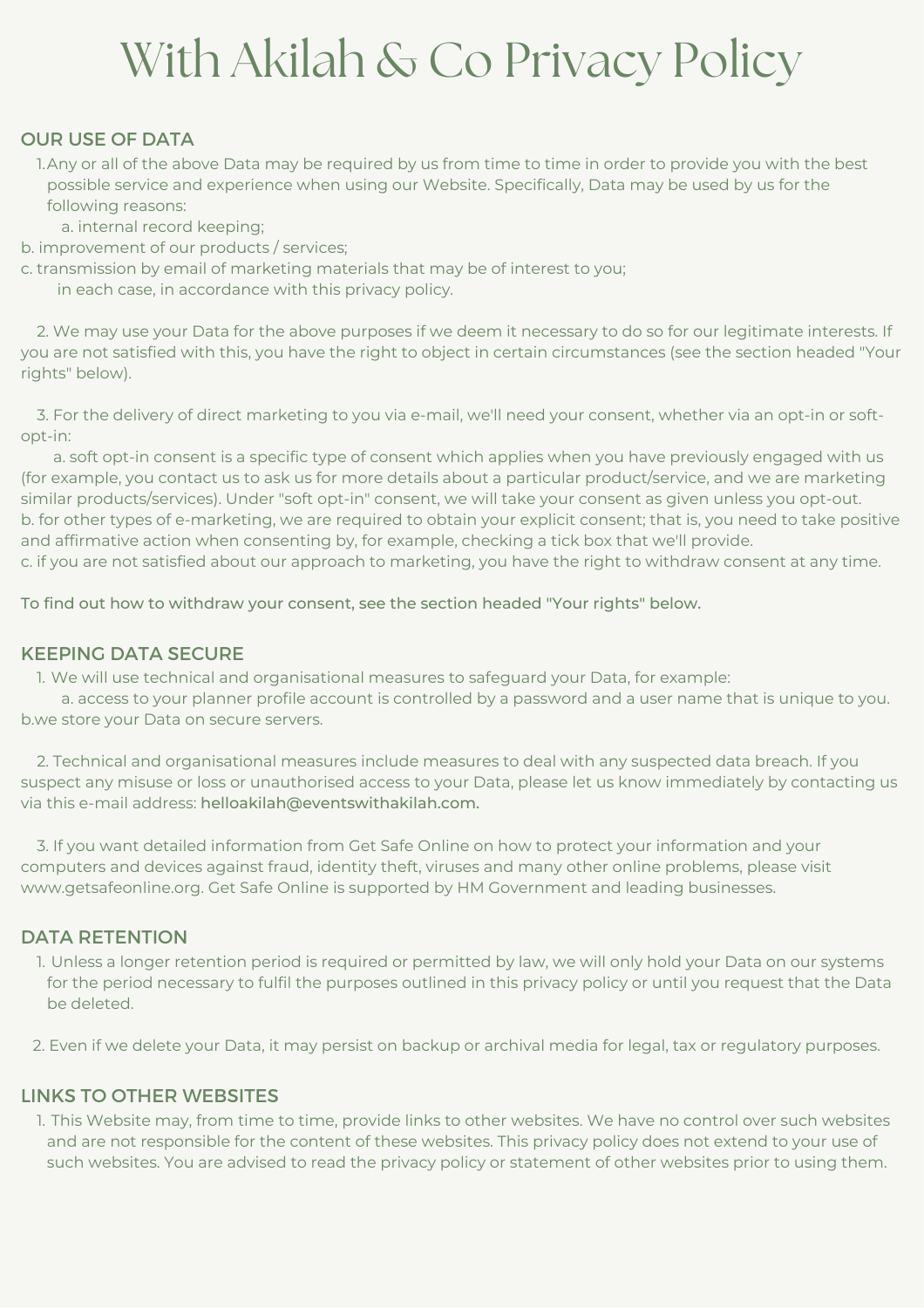### YOUR RIGHTS

1. You have the following rights in relation to your Data:

a. Right to access - the right to request (i) copies of the information we hold about you at any time, or (ii) that we modify, update or delete such information. If we provide you with access to the information we hold about you, we will not charge you for this, unless your request is "manifestly unfounded or excessive." Where we are legally permitted to do so, we may refuse your request. If we refuse your request, we will tell you the reasons why.

b. Right to correct - the right to have your Data rectified if it is inaccurate or incomplete.

c. Right to erase - the right to request that we delete or remove your Data from our systems.

d. Right to restrict our use of your Data - the right to "block" us from using your Data or limit the way in which we can use it.

e. Right to data portability - the right to request that we move, copy or transfer your Data.

f. Right to object - the right to object to our use of your Data including where we use it for our legitimate interests.

2. To make enquiries, exercise any of your rights set out above, or withdraw your consent to the processing of your Data (where consent is our legal basis for processing your Data), please contact us via this e-mail address: helloakilah@eventswithakilah.com.

3. If you are not satisfied with the way a complaint you make in relation to your Data is handled by us, you may be able to refer your complaint to the relevant data protection authority. For the UK, this is the Information Commissioner's Office (ICO). The ICO's contact details can be found on their website at [https://ico.org.uk/.](https://ico.org.uk/)

4. It is important that the Data we hold about you is accurate and current. Please keep us informed if your Data changes during the period for which we hold it.

### CHANGES OF BUSINESS OWNERSHIP AND CONTROL

1. With Akilah & Co may, from time to time, expand or reduce our business and this may involve the sale and/or the transfer of control of all or part of With Akilah & Co. Data provided by Users will, where it is relevant to any part of our business so transferred, be transferred along with that part and the new owner or newly controlling party will, under the terms of this privacy policy, be permitted to use the Data for the purposes for which it was originally supplied to us.

2. We may also disclose Data to a prospective purchaser of our business or any part of it.

3. In the above instances, we will take steps with the aim of ensuring your privacy is protected.

#### **COOKIES**

1. This Website may place and access certain Cookies on your computer. With Akilah & Co uses Cookies to improve your experience of using the Website and to improve our range of services. With Akilah & Co has carefully chosen these Cookies and has taken steps to ensure that your privacy is protected and respected at all times.

2. All Cookies used by this Website are used in accordance with current UK and EU Cookie Law.

3. Before the Website places Cookies on your computer, you will be presented with a message bar requesting your consent to set those Cookies. By giving your consent to the placing of Cookies, you are enabling With Akilah & Co to provide a better experience and service to you. You may, if you wish, deny consent to the placing of Cookies; however certain features of the Website may not function fully or as intended.

| 4. This Website may place the following Cookies: | <b>Type of Cookie</b>             | Purpose                                                                                                                                                                                                                                                                            |
|--------------------------------------------------|-----------------------------------|------------------------------------------------------------------------------------------------------------------------------------------------------------------------------------------------------------------------------------------------------------------------------------|
|                                                  | Analytical/performance<br>cookies | They allow us to recognise and count the number of visitors and to<br>see how visitors move around our website when they are using it.<br>This helps us to improve the way our website works, for example,<br>by ensuring that users are finding what they are looking for easily. |